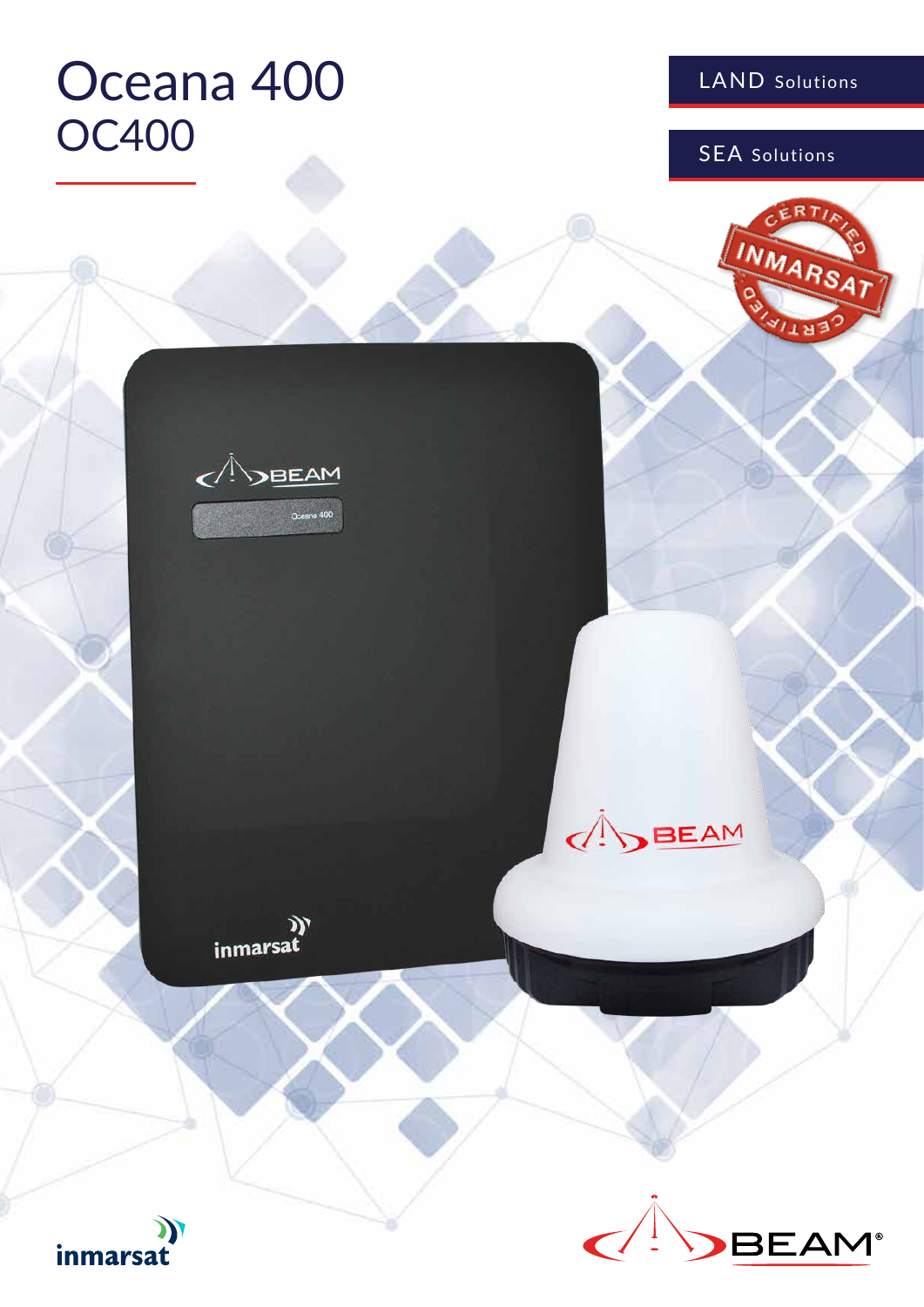# Oceana400 OC400

**DBEAM**<sup>\*</sup>



The Beam Oceana 400 is designed to operate with the Inmarsat GSPS, IsatPhone Link & FleetPhone SIM's to provide reliable voice, data & SMS communication services to anyone in a remote location on land or sea or for emergency backup communications.

The Oceana 400 terminal is supplied with the Beam active Mast Mount Antenna (ISD710) to provide a complete integrated solution that is ready for use anytime, anywhere. Whilst the terminal was purposely designed for maritime applications to meet an IP53 ingress rating making the terminal suitable for on-board vessel communications the terminal can easily be used in any land based fixed site application.

Oceana 400 also features an intelligent POTS/RJ11 interface, enabling connection of up to 5 standard corded/cordless phones or integration to a PABX system. It can support cable runs of up to 600m (2000ft) and incorporates intelligence to support standard ring, busy and dial tones. The terminal is wall mountable and comes with a wall mounting plate or desk mountable. The USB data access allows configuration of the terminal and quick connection of a laptop or computer to have data connection, providing access to the laptop or computer to satellite connectivity.

#### **KEY FEATURES**

- High quality enclosure
- High quality design, IP53 rating
- POTS/RJ11 interface, cable runs up to 600m/2000ft
- Voice, SMS, SBD and Circuit Switched Data capable
- USB data interface

data voice sms pots/rj11 pabx usb sim (rear)

 $pots/ri11$ 

integration

罰

- Accessory/Ignition sense
- 10-32V DC power input
- AC plug pack included 110/240 input
- Basic SMS support via Falcon application (via USB port)
- Active Marine Grade Fixed site Antenna included in Kit
- Supports optional Active Vehicular Magnetic or Bolt Antennas
- 12 month repair or replacement warranty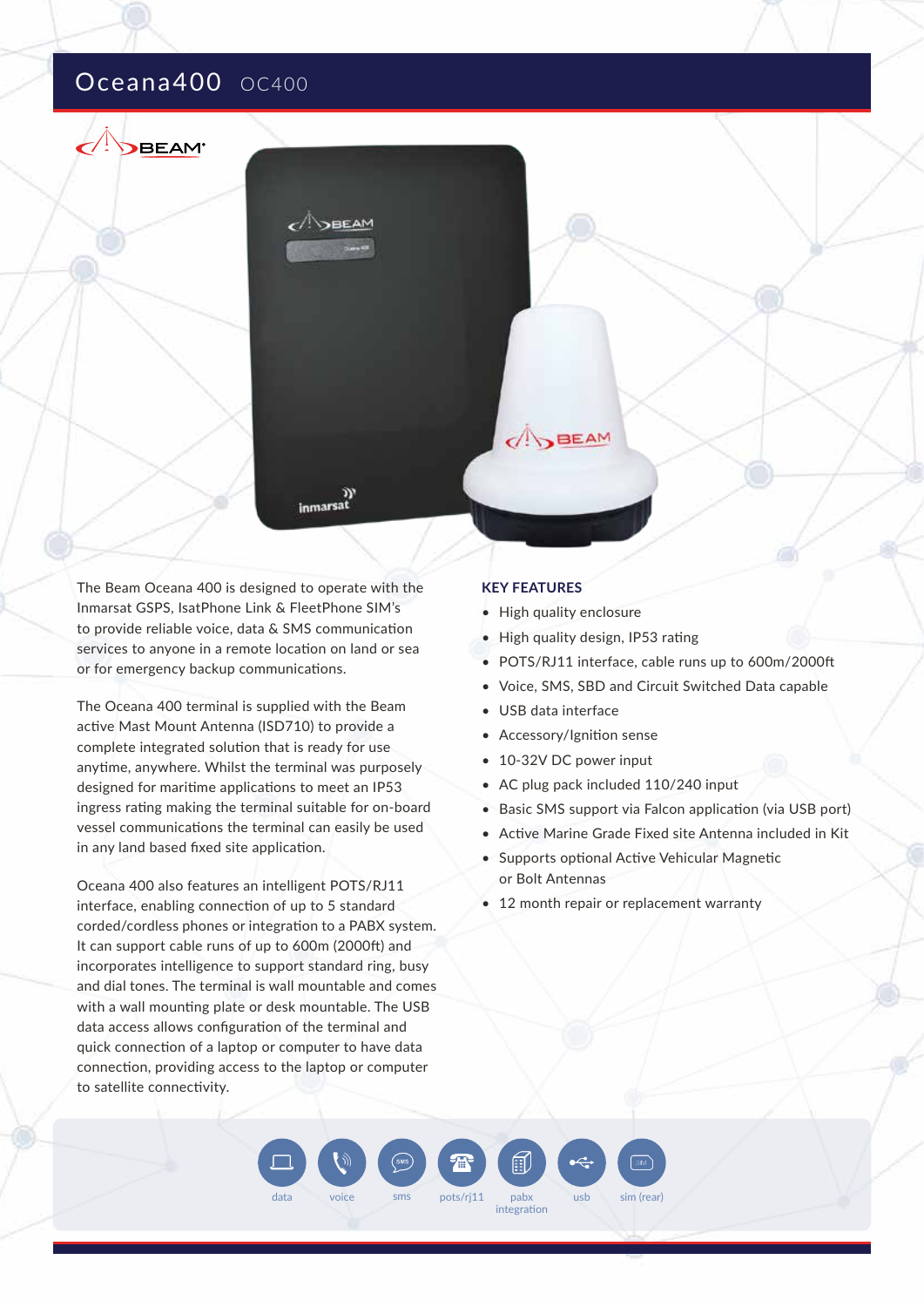# Technical Specifications

| <b>POWER SPECIFICATIONS</b>                                     |                                                                                                                  |                                 |  |  |
|-----------------------------------------------------------------|------------------------------------------------------------------------------------------------------------------|---------------------------------|--|--|
| Average Power Consumption<br>(Active antenna connected)         | Current @15v DC                                                                                                  | Power                           |  |  |
| Standby                                                         | 0.21A                                                                                                            | 3.1W                            |  |  |
| Transmit                                                        | 0.57A                                                                                                            | 8.5W                            |  |  |
| Sleep Mode                                                      | 4mA                                                                                                              | 60mW                            |  |  |
| Peak Current                                                    | 1.73A                                                                                                            | 25.9W                           |  |  |
| <b>Average Power Consumption</b><br>(Passive antenna connected) | Current @15v DC                                                                                                  | Power                           |  |  |
| Standby                                                         | 0.17A                                                                                                            | 2.5W                            |  |  |
| Transmit                                                        | 0.29A                                                                                                            | 4.4W                            |  |  |
| Sleep Mode                                                      | 4mA                                                                                                              | 60 <sub>m</sub> W               |  |  |
| Peak Current                                                    | 0.56A                                                                                                            | 8.4W                            |  |  |
| <b>INMARSAT TRANSCEIVER</b>                                     |                                                                                                                  |                                 |  |  |
| Inmarsat-4 Satellite GMR-2+ Frequency Bands                     |                                                                                                                  |                                 |  |  |
| <b>Carrier Frequencies</b>                                      | Channel $0 =$<br>1626.525 MHz                                                                                    | Channel $169 =$<br>1660.475 MHz |  |  |
| <b>Tx Operating Frequency</b>                                   | 1626.5 - 1660.5<br><b>MHz</b>                                                                                    | 8.5W                            |  |  |
| Rx Operating Frequency                                          | $1518 - 1565 \text{ MHz}$<br>(Inmarsat)                                                                          | 1565.19 - 1585.65<br>MHz (GPS)  |  |  |
| <b>RF Output Impedance</b>                                      | 50 Ohms                                                                                                          |                                 |  |  |
| <b>TX Modulation</b>                                            | <b>GMSK</b>                                                                                                      |                                 |  |  |
| <b>RX Modulation</b>                                            | <b>OQPSK</b>                                                                                                     |                                 |  |  |
|                                                                 | <b>CONNECTORS / INTERFACES</b>                                                                                   |                                 |  |  |
| POTS/RJ11                                                       | RJ11/2-wire, 5REN @ 600m,<br>Adjustable dial, ring, busy tone<br>configured frequency and adaptive<br>impedance. |                                 |  |  |
| Inmarsat Antenna                                                | <b>TNC-Female</b>                                                                                                |                                 |  |  |
| <b>GPS Antenna</b>                                              | SMA-Female                                                                                                       |                                 |  |  |
| 10-32 V DC                                                      | 4-way microFit (AC/DC adapter,<br>or DC lead)                                                                    |                                 |  |  |
| Configuration/Data                                              | Mini USB                                                                                                         |                                 |  |  |
| <b>LEDs</b>                                                     | Signal, Call, Message                                                                                            |                                 |  |  |

| <b>Temperature</b><br><b>Operating Range</b><br>Storage | <b>ENVIRONMENT SPECIFICATIONS</b><br>Degrees °C<br>$-20$ to $+55$<br>$-30$ to $+80$ | Degrees °F<br>$-4$ to $+131$ |  |  |
|---------------------------------------------------------|-------------------------------------------------------------------------------------|------------------------------|--|--|
|                                                         |                                                                                     |                              |  |  |
|                                                         |                                                                                     |                              |  |  |
|                                                         |                                                                                     |                              |  |  |
|                                                         |                                                                                     | $-22$ to $+176$              |  |  |
| Humidity                                                | $\le$ = 75% RH                                                                      |                              |  |  |
| PHYSICAL SPECIFICATIONS                                 |                                                                                     |                              |  |  |
| <b>Dimensions</b><br>mm                                 |                                                                                     | inches                       |  |  |
| Unit                                                    | $240 \times 190 \times 53$                                                          | $8.0 \times 7.5 \times 2.1$  |  |  |
| Outer Box                                               | $420 \times 180 \times 300$                                                         | 16.54 x 7.09 x 11.81         |  |  |
| Weight<br>kgs                                           |                                                                                     | <b>lbs</b>                   |  |  |
| Unit<br>0.58                                            |                                                                                     | 1.28                         |  |  |
| Outer Box<br>3.2                                        |                                                                                     | 7.05                         |  |  |
|                                                         | <b>CERTIFICATIONS</b>                                                               |                              |  |  |

Inmarsat Type Approval, FCC, CE Compliance, Electrical Safety, RoHS, Industry Canada, C-Tick

#### IP53 Rating

5 = Protected against dust limited ingress (no harmful deposits). 3 = Protected against direct sprays of water up to 60° from the vertical.

| <b>KIT CONTENTS</b>               |  |  |
|-----------------------------------|--|--|
| Oceana 400 Terminal               |  |  |
| ISD710 Maritime Antenna (Active)  |  |  |
| 110-240V AC Plug Pack             |  |  |
| 10-32V DC Power Cable & USB Cable |  |  |
| 2 x screws for wall mounting      |  |  |
| User Manual                       |  |  |
| <b>Quick Start Guide</b>          |  |  |
| Antenna installation guide        |  |  |

## Accessories

| <b>CVTINM</b> | Inmarsat Covert Antenna                                 | <b>ISD943</b> | IsatDock/Oceana SMA/TNC Cable Kit Active - 60m/196.85ft |
|---------------|---------------------------------------------------------|---------------|---------------------------------------------------------|
| <b>ISD932</b> | IsatDock/Oceana SMA/TNC Cable Kit Active - 6m/19.7ft    | <b>ISD944</b> | IsatDock/Oceana SMA/TNC Cable Kit Active - 70m/229.7ft  |
| <b>ISD933</b> | IsatDock/Oceana SMA/TNC Cable Kit Active - 13m/42.7ft   | ISD945        | IsatDock/Oceana SMA/TNC Cable Kit Active - 80m/262.5ft  |
| <b>ISD934</b> | IsatDock/Oceana SMA/TNC Cable Kit Active - 18.5m/60.9ft | ISD946        | IsatDock/Oceana SMA/TNC Cable Kit Active - 90m/295.3ft  |
| <b>ISD935</b> | IsatDock/Oceana SMA/TNC Cable Kit Active - 31m/101.7ft  | <b>ISD947</b> | IsatDock/Oceana SMA/TNC Cable Kit Active - 100m/320.1ft |
| <b>ISD938</b> | IsatDock/Oceana SMA/TNC Cable Kit Active - 40m/131.2ft  | <b>RST060</b> | <b>UPS Battery Pack</b>                                 |
| <b>ISD942</b> | IsatDock/Oceana SMA/TNC Cable Kit Active - 50m/164.0ft  |               |                                                         |
|               |                                                         |               |                                                         |





Captain and Crew Calling Connection to PABX System Marine Oil/Drilling Rigs In-Building - PABX Integration